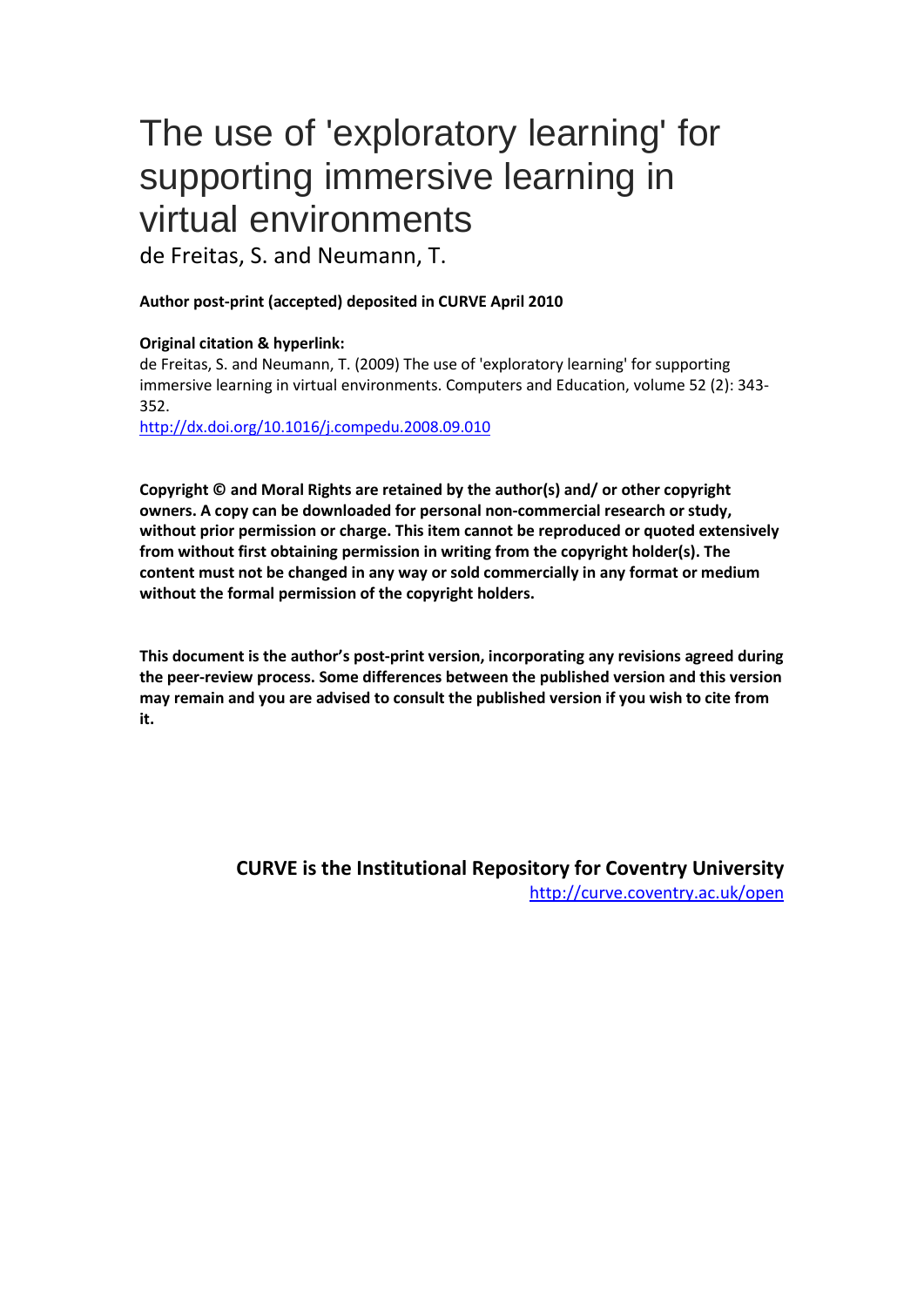Title: The use of 'exploratory learning' for supporting immersive learning in virtual environments

## **1.0: An exploratory learning model**

#### **1.1: Background and context**

User interfaces for teaching tools (e.g. audiographic and 3D) are becoming more intuitive and are more closely following the requirements of the individual learner. This is taking place whilst reinforcing the wider strategic drive in education towards more personalised learning (learning tailored to individual learners' needs) (de Freitas & Yapp, 2005; West-Burnham, 2005) and greater learner autonomy (where learners are more empowered through control of tools and content development) (Field, 2007). This is prompting greater uptake of a range of interactive and participatory tools that include social software (e.g. FaceBook, MySpace), 3D computer modelling (e.g. Krucible), and serious games (e.g. business games) and virtual worlds applications (e.g. Second Life) (de Freitas, 2006a).

As a result of this proliferation of immersive and social tools, there are new challenges emerging for teaching practitioners that will have wide implications upon lesson planning, structure and content. This trend necessarily is leading to several linked changes outlined in this paper. Most notably perhaps the following:

- The change of tutorial roles towards roles, such as tutor-practitioner / practitioner-mentor
- The emergence and use of tools that can give the opportunity to adapt and author different scenarios and conditions for learning
- The greater empowerment of the learner to the extent that they may be able to explore environments freely and have control over the tools and content development, production and sharing
- New opportunities for learners to reflect upon structured (e.g. formal) and semi-structured (e.g. combining informal and formal) learning activities (with tutors and in peer-to-peer learning situations).

At the same time, opportunities for 'multivalent' communications, (using different channels, e.g. internet-based channels and telephony) provide greater potential for group learning where in particular behavioural change through training (Jarvis et al., 2007) and team training opportunities are sought (Yapp, 2005).

The impact of these more complex learning opportunities is leading to greater potential for practitioners to adapt (control and design) lesson planning in order to facilitate or 'choreograph' 'flows of experiences'. The main advantages with more immersive learning experiences (media-rich) for the learner include the potential to provide better simulations of real-life contexts (for training) or to enhance deeper conceptual thinking (for learning). In previous work, it has been identified that tutors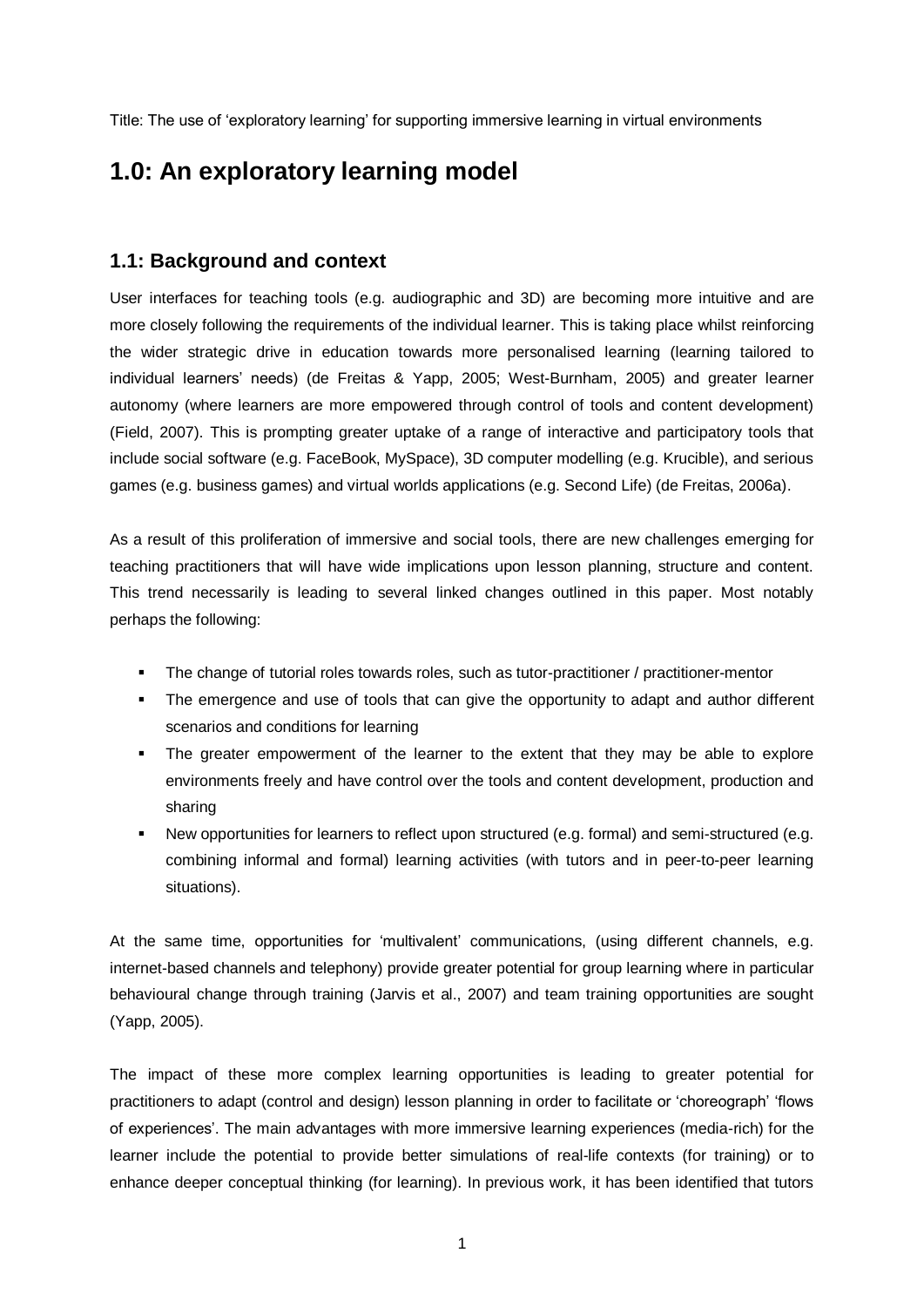and learners are not always sure how best to select, use and evaluate games, simulations and other immersive learning environments (de Freitas et al., 2006). Building upon previous theoretical (e.g. de Freitas & Oliver, 2006; de Freitas & Neumann, 2008) and practical work (de Freitas & Jarvis, 2007) undertaken to test the model, this paper aims to present the first draft of an exploratory learning model that can assist tutors with designing more effective experiential or exploratory learning experiences The aim of the model is to give tutors the tools to enable them to give their learners greater control, and to support more engaging learning experiences. This paper provides a context for the model, outlines the model and then tests the model in relation to one case study of practice where the model is being piloted, the Triage Trainer; one case study where a serious game is being developed, the Infection Control game and one case study where the model has been theoretically applied for developing a 3D visualisation of established processes and procedures of learning, the SIMPLE project.

The greater ubiquity of open standards-based e-tools and services is prompting a range of integrated and collaborative tools and functionality. Conversely, these are evolving to meet more diverse and specialised learning requirements and processes (de Freitas & Yapp, 2005). These more integrated tools and applications include the widening use of simulations, computer modelling and the use of immersive, virtual environments in support of enhanced visualisations. These immersive learning tools (where 3D imagery is used to create more immersive learning experiences) makes possible new ways of approaching learning by integrating a range of different tools, applications and communications via a single user interface. This allows for the bringing together of myriad forms and applications of communications, such as texting, emailing, social networking software applications, streamed audio and video content, as well as allowing for location-based and mixed virtual and real experiences to supplement and enhance blended learning training solutions. These applications are providing opportunities for the support of more problem- and experience- based learning (Savin-Baden & Wilkie, 2007; Kiili, 2007). The new approaches however present the tutor with significant challenges, as well as potential for integrating formal and informal components of learning to engage and motivate learners (de Freitas et al., 2007; de Freitas & Oliver, 2006).

Because of the immediacy and broad-based appeal of learning in immersive worlds, using computer modelling and simulations for training are prompting a re-consideration of how we learn, where we learn, what we learn and when we learn. This is leading to a revision of learning approaches both in formal and informal contexts – and mixed contexts (de Freitas, 2006a; Kiili, 2007). But while many learners are using these tools and modes of communications on a daily basis to share resources, create new materials and bring together distributed groups, there has been very little consideration of changes to the pedagogic models underpinning these new ways of organising learning. This article, therefore, uniquely sets out to outline a new learning model based upon constructivist experiential learning (Kolb, 1984), but extending its practice into 3D immersive environments. Learning in immersive worlds permits access to richer interfaces, as well as opening up new capabilities for supporting enriched social interactions with peers (whether co-located or distributed). To address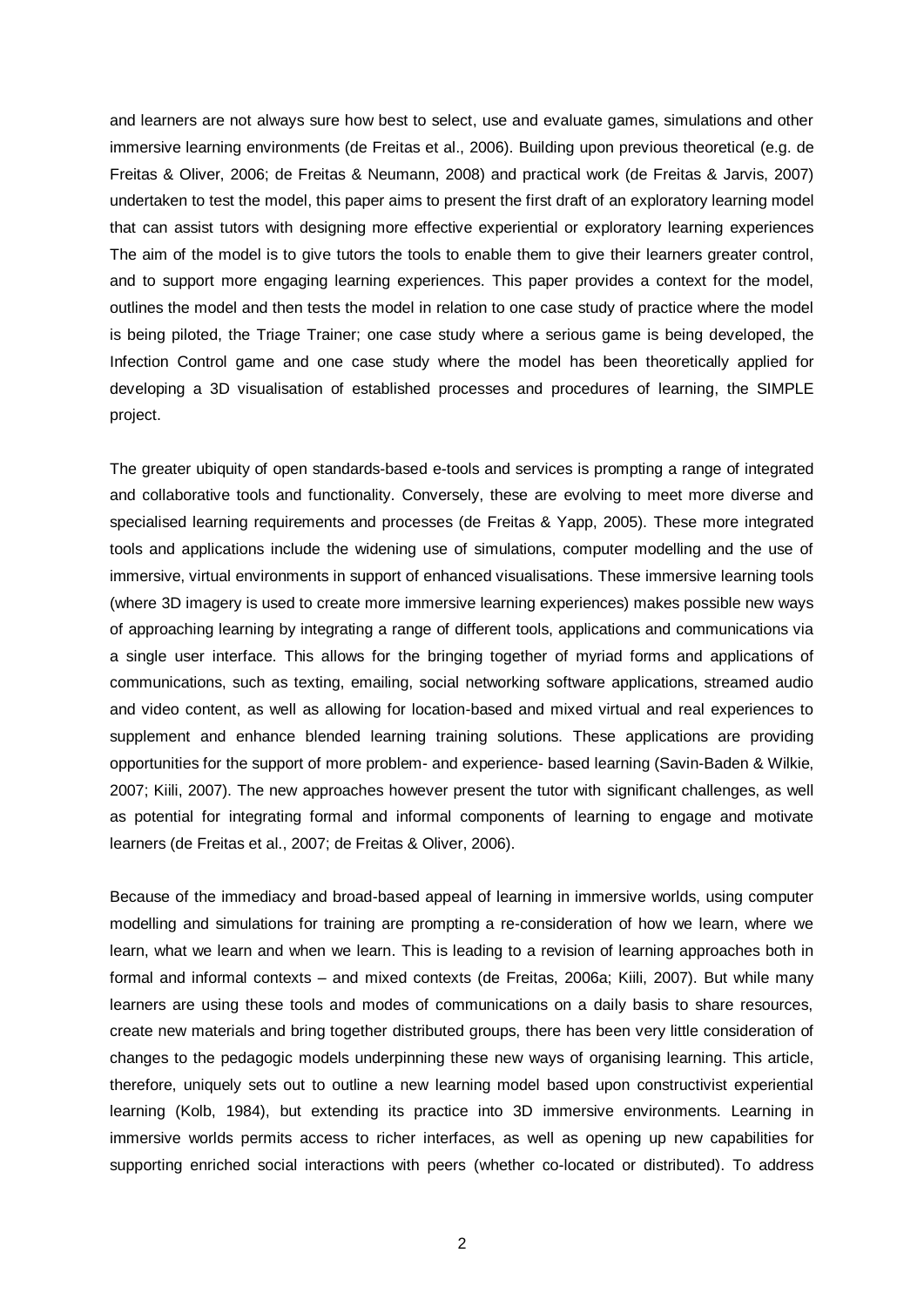these new modes of learning requires new techniques, and this article therefore provides an outline summary of the learning model, and then evaluates the model with respect to case studies from practice.

## **1.2: Conceptual underpinning of the model**

Building upon previous work (Mayes and de Freitas, 2004) based upon a categorisation of e-learning models, theories and approaches (Greeno et al. 1996), three main descriptor categories for learning approaches emerged as: associative, cognitive and situative, these have been considered elsewhere as a 'cycle' of learning (Mayes and de Freitas, 2007). During the learning process, different 'modes' of learning are quickly invoked, and in work based upon e-learning – or technology-enhanced learning – it has been found that there is potential for different models and indeed approaches to be used simultaneously.

The 'cycle' may be summarised here, as:

| Associative | immediate feedback, contextual transfer                            |
|-------------|--------------------------------------------------------------------|
| Cognitive   | build upon experience, reflection, abstraction and experimentation |
| Situative   | support communities of practice                                    |

Mayes and de Freitas (2004; 2007) have argued that all three 'approaches' in the learning cycle are incurred during learning, and it is notable that learning activities can be designed and used with each or some of these approaches in mind. However, in discussions and debate around the effective use of instructional design for supporting learning it has been considered that more generic approaches may be distilled according to learner need and objective. For this to be the case, and as Mayes and de Freitas have argued, the importance of alignment between learning objectives, activities and outcomes is paramount. However as has been demonstrated in the literature, this classical instructional design approach (Biggs, 1999) is not always easy to apply, at least partly because learning in particular learning with e-learning (particularly with immersive learning environments and simulations) is often an open-ended, exploratory and experiential learning experience. This is not always easy to assess or validate in formal contexts (Kiili & Lainema, 2006).

The additional issue of learning transfer, that is the transfer of learning from the virtual context to the physical context, has also proved to be problematic for tutors, mentors and facilitators seeking to maximise the learning outcomes and benefits to the learner over the longest duration. Elsewhere de Freitas has described 'exploratory learning' as learning through exploring environments. These may be real or virtual (or combined) environments with peer or tutorial support (de Freitas, 2006b). Learning through exploration allows opportunities for 'multimodal' learning – engaging with multiple representations of meaning based on different media and multimedia forms (Kress & van Leeuwen, 2001; Elsom-Cook, 2001) – and for transferring learning patterns and behaviours from one context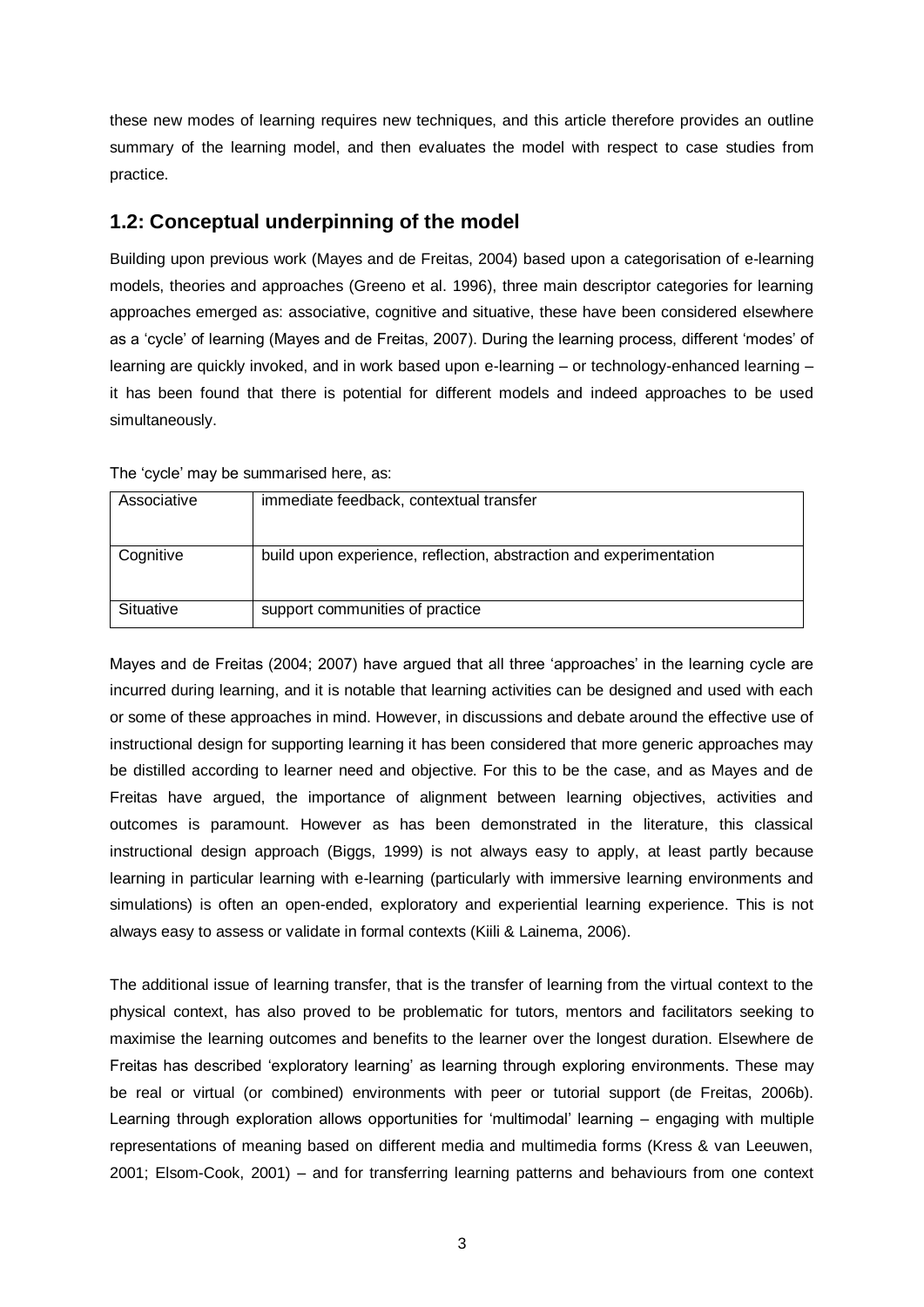into another. For example, game- and simulation- based learning operates in this way, creating an environment in which learning may take place in a more experiential and less structured way than more textual-based instructional approaches.

For learning designers, the approach is more challenging, as it is not simply based upon a direct alignment between learning outcome, activities and assessment. However this model requires that learning scenarios, which may embed a series of different outcomes, activities and assessment methods, be integrated into the learning design. One issue here is moving away from a set ordering or sequencing of learning, to more plural options. These more plural possible learning routes mean that ordering in 3D environments requires careful placement of objects, experiences, encounters and interactions (Barton and Maharg, 2006). That is, learning for each individual may take place in different ways, ultimately leading to greater opportunities for personalized learning experiences. These more numerous routes for learning have the potential to provide increased engagement.

Planning for the use of 3D environments has implications. Sessions may need to be longer in duration, and may need to be supported outside of the standard classroom format (e.g. at home and on field trips). In this way, exploratory learning is less linear in construction and may as a result invoke more innovative approaches to assessment (e.g. peer assessment). For example, assessment through specified activities and interactions rather than information learnt or facts remembered as in the traditional delivery method. However, this is not to say that the importance of the tutor will be diminished and the requirement for one-to-one interactions between tutor and learner is still central to the exploratory model, particularly in terms of mentoring, guidance and support strategies employed (Schullo et al., 2005).

One example of how an exploratory learning model might work in practice is Kurt Squire's approach to Roger Schank's goal-based scenarios (1994), which is based upon the constructivist premise that meaning is constructed through experience and interactions with the environment.

The goal-based approach, as defined by Squire (2006), includes seven key components:

- 1. The learning goals should be intrinsically motivating,
- 2. The mission which can only be accomplished by using specific skills and knowledge,
- 3. The cover story creates the need for the mission to be accomplished,
- 4. The role the player as protagonist,
- 5. The scenario operations the level design
- 6. Resources (tools and resources available),
- 7. Feedback. Both negative and positive feedback is inherent and automatic.

The important aspect of this approach is in the way that role-play is used to reinforce and explore difficult concepts, and this is an approach that can be combined with traditional methods. The role that narrative plays in game-based environments is clearly important. In some games this is represented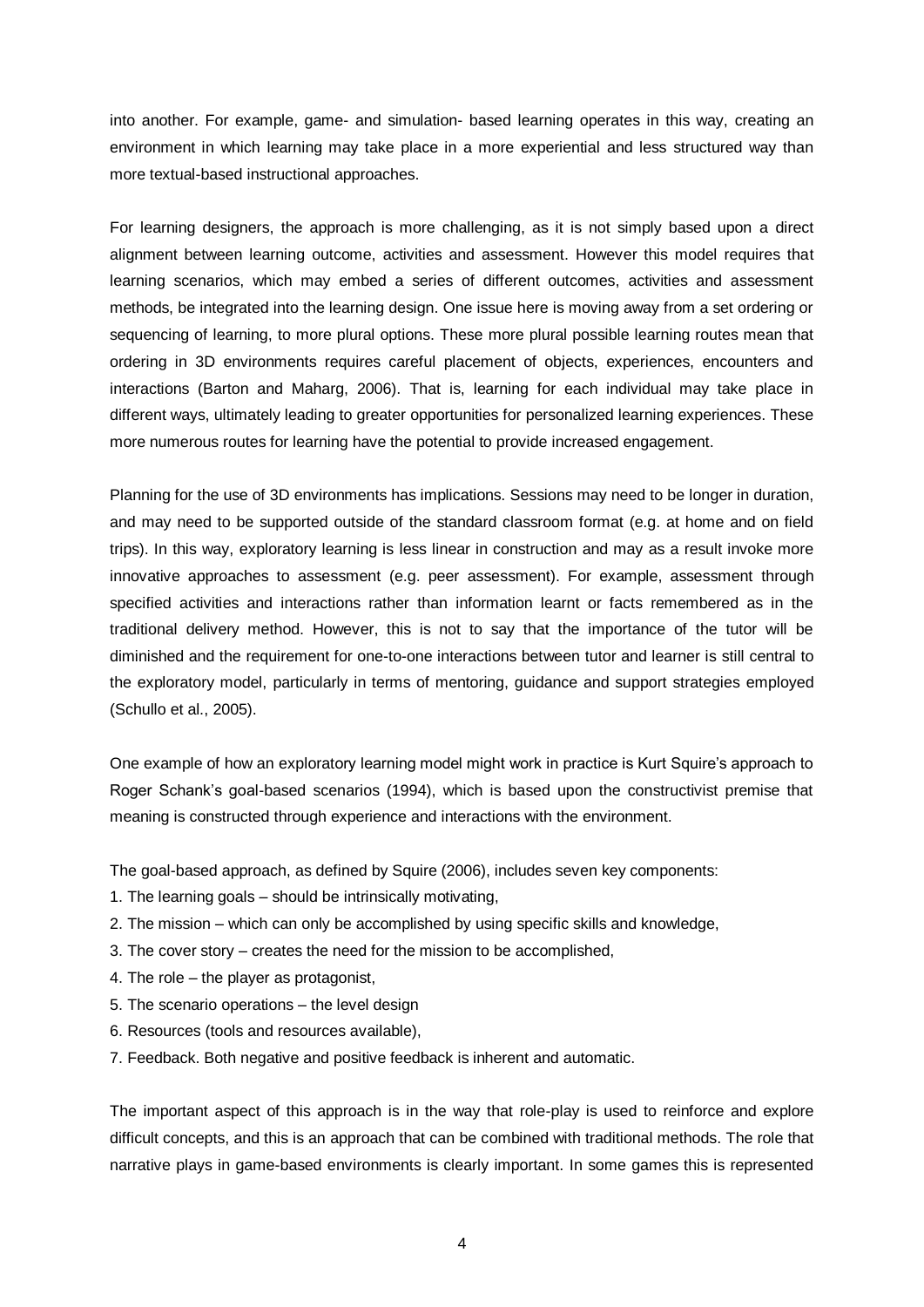through 'cut away' sequences at the beginning of the game, but in general the narrative thread is motivational: e.g. find the Holy Grail, complete the spying mission (Dickey, 2005). Characters are introduced to support the main narrative aim, and additional materials support this narrative world enhancing the constructs of the internal world of the game or simulation – the 'diegesis' of the immersive or virtual world (de Freitas and Oliver 2006). Narrative here centres upon following constructed problem-solving activities (Dickey, 2006) within the cohesive 'diegetic' space of learning.

## **1.3: The model**

The 'exploratory learning model' extends from the Kolb (1984) model of learning. Kolb's model might be considered as a descriptive, rather than analytical, model of how we learn. In Kolb's model learning is constructed and contextual. It takes place in a cyclical mode following four steps: concrete experience, observation and reflection, forming abstract concepts and testing in new situations, see **Figure one: Kolb's experiential learning**. The model is important because it relies upon an engagement with social interactions and experience drawn from the 'real world'.

More recently, e-learning approaches more usually employ more 'multimodal' (Kress, 2003) approaches through multiple representations of meaning and blended approaches to communication (e.g. f2f and online, asynchronous and synchronous) (Collis and Moonen, 2001). This involves the engagement of different elements of the learning 'cycle' – in different ordering according to context. In common with instructional design theories, such as Gagne's nine steps (1985) and Merrill's Instructional Design (1991), traditional learning design approaches have often focused upon one or other element of the learning cycle, for example placing greater focus upon sequential ordering of learning tasks. Learning according to these theories is often linear, which aids the tutor or instructional designer in their task of creating content for learners.

Ideally, all three major components of the learning cycle: associative, cognitive and situative, need to be brought into play to support game-based – and other immersive learning approaches. Approaches that bring together these different approaches therefore may become important aspects of curriculum and lesson planning strategies (Mayes & de Freitas, 2004), and produce observable improvements in learning transfer, increased speed of learning and increase durations of learning recall as a result.

#### *[Insert here: Figure 1: Kolb's experiential learning cycle. Source: Kolb, 1984.]*

The use of more media-rich tools and engagement promulgates the ability to use more learning approaches, and at the same places greater control in the hands of the learner. One of the reasons that Kolb's model needs to be updated to include e-learning and virtual learning (v-learning) is due to the need to redefine what we mean by the learner's 'experience' (Dyke et al., 2007). In Kolb's context experience relates exclusively to lived experiences (e.g. in the workplace). However in the current often web-based learning contexts, 'experience' may relate to virtual experiences and 'transactional'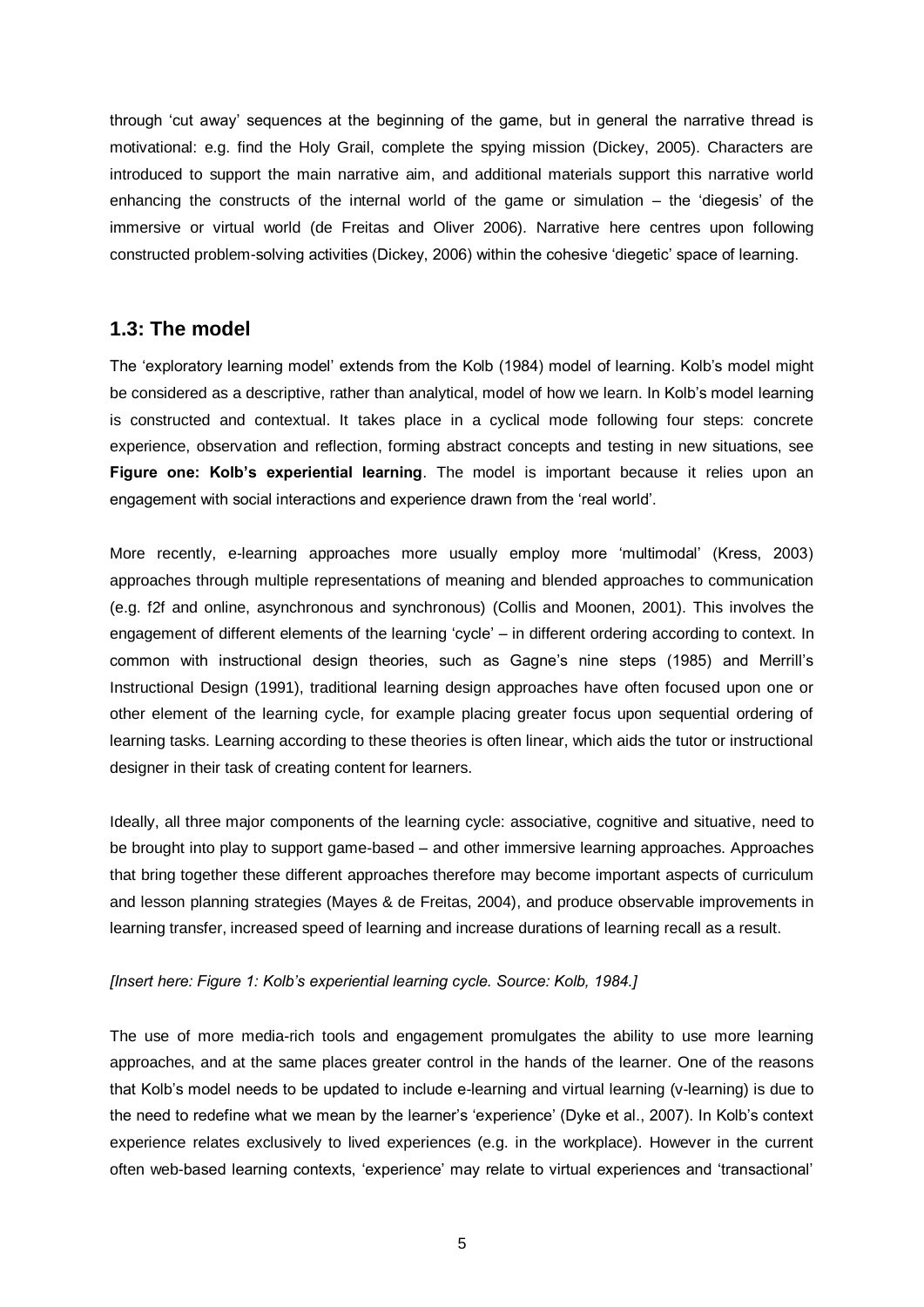learning (Barton and Maharg, 2006; Maharg, 2007) – that is learning based upon tasks and activities – or transactions – between practitioner-actors in a simulation, game or virtual context and between peers.

Experiences occurring in virtual contexts may be as definitive as those in the lived and combined live and virtual interactions may have a reinforcing impact upon learning objectives, helping in pre- 'reallife' occupational work, and allowing for mistakes to be made in a secure environment. The redefinition of the learners' 'experience' does not end there. The need to redefine 'social presence' within different contexts is another driving issue (and a separate review paper with a longer discussion about this area is currently being published in the British Journal of Educational Technology). Also social interactions in virtual contexts may bring about different outcomes, in live and real contexts of learning. In this sense there is a requirement to problematize the notion of the learners' 'experience' and map traditional with virtual understandings of the term. This work is being undertaken in related work by the authors.

Building upon the use of more immersive learning opportunities, and increased learner control over content development tools, the exploratory learning model aims to support deeper reflection upon the practices of learning and teaching. It is envisaged that this will allow tutors to create wider opportunities for experiential and exploratory learning by enlivening lesson planning through the embedding of 3D and immersive modelling tools, applications and platforms, to bring alive the places within the classroom through role plays and rehearsal, while supporting learning transfer into social and working experiences beyond.

In these rich virtual contexts, the role of the learner is more empowered and the potential for learners to become more active and autonomous is clear in particular as technologies become more distributed and easier to use. Likewise, the role of the learner in innovating practice has become more of a driving factor in development – as well as blurring the line between formal and informal learning (Dyke et al., 2007).

For this reason, we have introduced the notion of 'exploration' as being a key learning construct through observations or more usually through collaborative activities, communication, learning and social interactions. These may be occurring in relatively open-ended contexts (e.g. researching) or in specifically designed activities (e.g. assessment-based portfolio assignments). Exploration of virtual and physical environments aids the learner to find new boundaries, to push back on what they know and to help them to engage socially and conceptually with others.

The notion of 'flow' introduced by Mihaly Csikszentmihalyi in 1992 (2002) may help to create a selfreinforcing loop to sustain learner interest in an exploration. Csikszentmihalyi explored how important aspects for producing pleasurable states involved tasks that the learner has a chance of completing that have clear goals and provide immediate feedback, in addition a sense of learner control was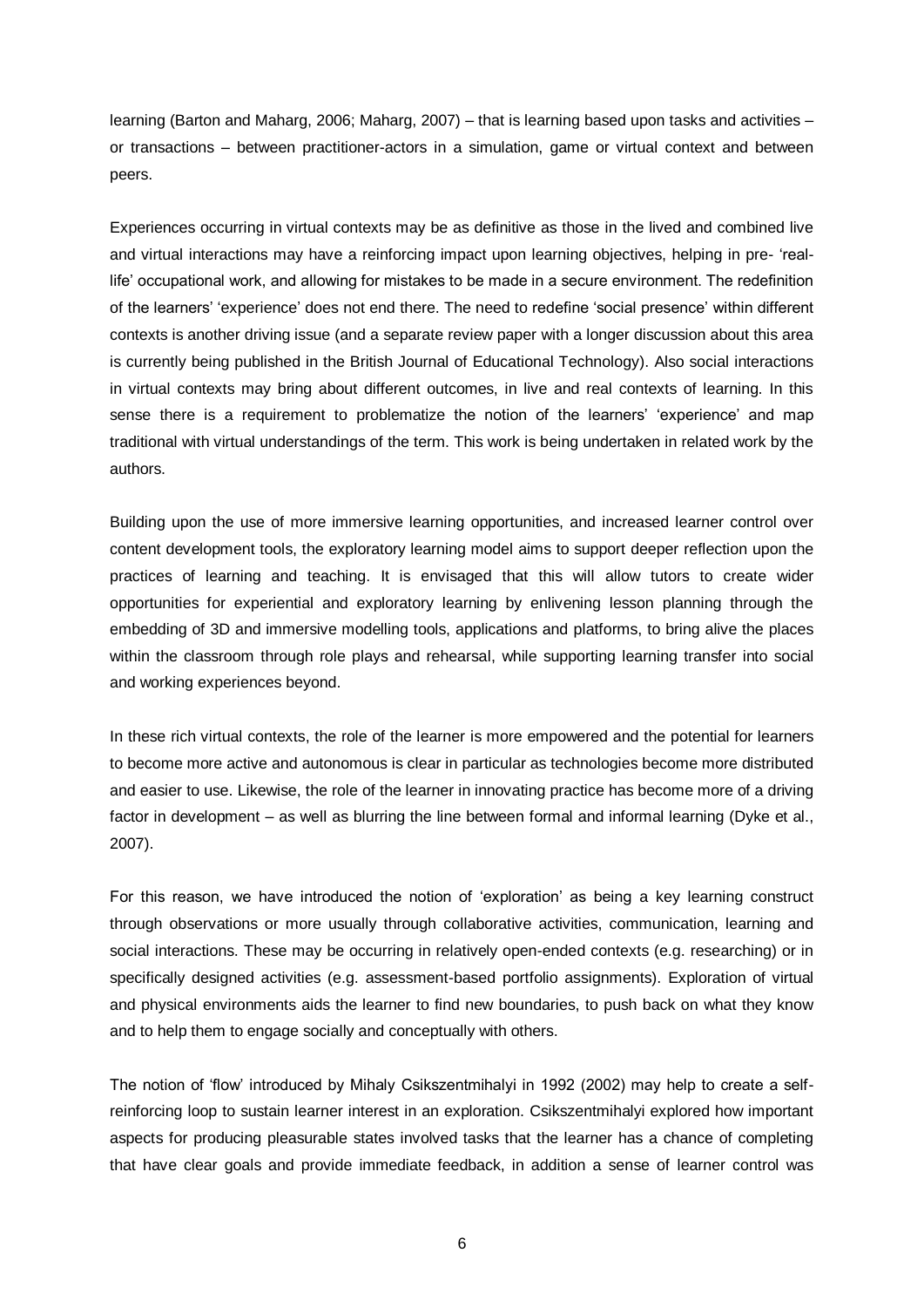important. Csikszentmihalyi also argued that it was important to create challenge, although the challenge must be aligned with the skills of the learner, not be either too difficult or too simple. This is generally done in games and simulations, which put the learner in a position of autonomy, and although they 'represent real-world systems…the cost of error for participants is low, protecting them from the more severe consequences of mistakes' (Garris et al., 2002). 'Flows' are centrally continuous and seamless experiences, potentially with some basis in reality or lived experiences – and these may be 'choreographed' or orchestrated by tutors, learning designers or others in different contexts (e.g. Barton and Maharg, 2006; Inal & Bagiltay, 2007).

Reflection is central throughout the learning process – and the role of meta-reflection is particularly important to support the main challenge of effecting learning *transfer* between virtual, abstract and lived contexts. The formation of abstract concepts can then be supported either within or outside of the learning session and these can then be tested in a range of different contexts (e.g. in the workplace, in other real contexts or through building upon sets of related learning experiences) building up a constructive understanding of the processes underway**.** 

The exploratory learning model then outlines an additional step to the experiential learning cycle. The following five steps are incurred during the descriptive model of learning (see **Figure Two**):

- **•** experience
- **•** exploration
- **•** reflection
- **forming abstract concepts**
- testing (and experimentation or reinforcement)

#### *[Insert here: Figure 2: The exploratory learning model.]*

One of the main differences between traditional and non-traditional learning experiences is the role that social interactions play in developing knowledge (see **Figure three**). The complexities of social interactions as supporting learning and the intricacies of the relationships that underpin most interactions has not been well represented in modern learning theory, other than when conceptualised in Socratic dialogic methods of communication (Plato, 1993), and as part of Wenger's work on communities of practice (1998). Here, situative learning models include at the heart the development and evolution of communities of practice, learning socially in this way leads to developing from legitimate peripheral participation in group and collaborative activities towards developing expertise and greater involvement (Wenger, 1998). The figure demonstrates how learning in groups is through interactions, which when perfected feeds into a wider group-based knowledge – or resource – that can then be shared more widely.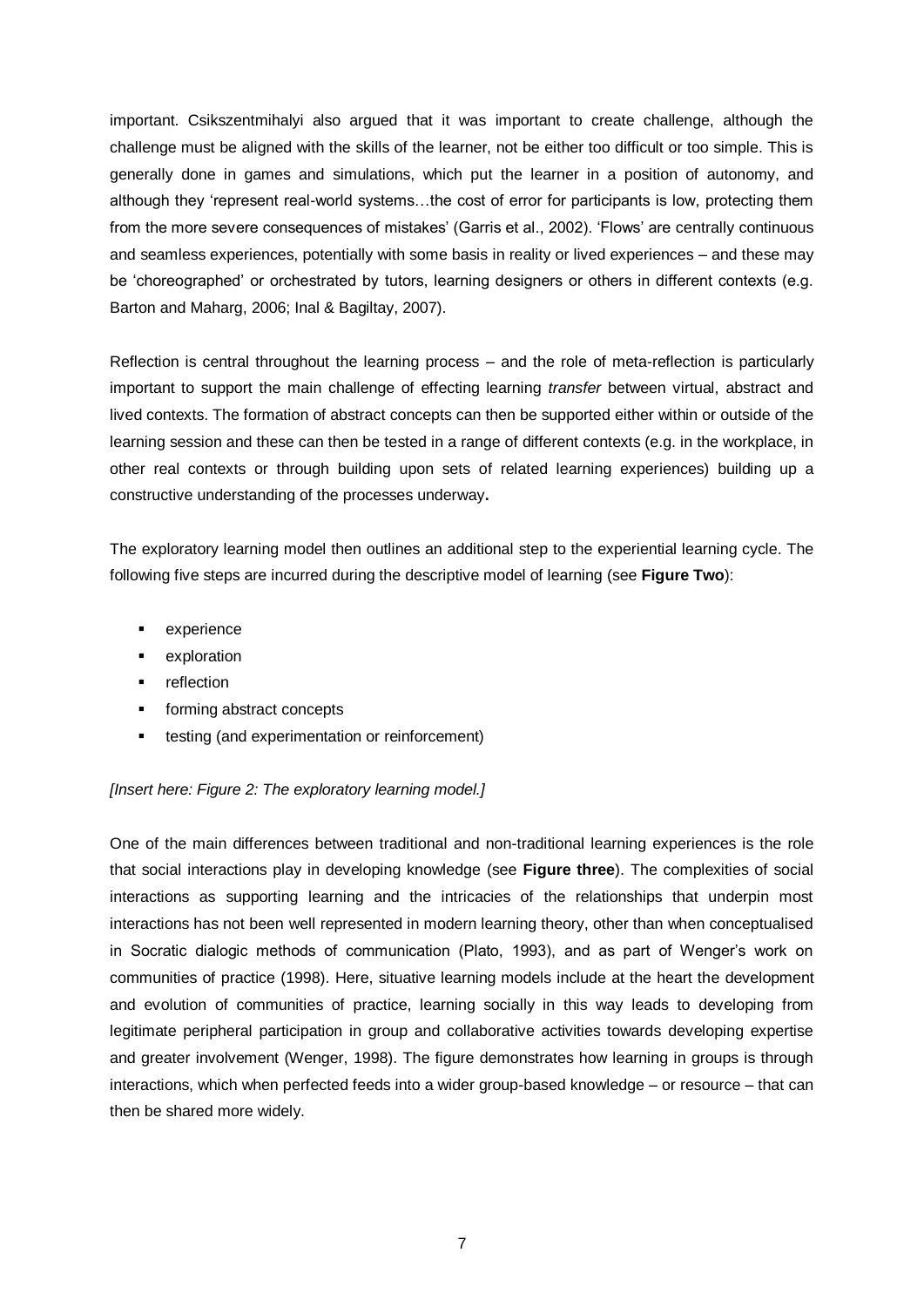In **figure three**, the complex interactions occurring in social learning are exemplified. These communications are rather more dynamic, as the exploratory learning model aims to highlight, through shared understanding, social experiences and interactions learning and importantly outputs, including production of materials, as well as abstract ideas (e.g. through models). These would ideally be facilitated and supported through dialogic and tutor mediated means to ensure a maximum benefit of the interchanges (Schullo et al., 2005). The situative learning diagram does not describe all aspects of the learning process however, but rather should be used in conjunction with other models and approaches*.*

#### *[insert here: Figure 3: Situative learning: building communities of practice].*

The reorganisation of the learning experience has led to greater potential for personalising learning and in particular offering learners' greater potential for differentiated learning (West-Burnham, 2005). The role of 'exploration' translates into different approaches needed in terms of instructional design, both in terms of how learning objectives are reached, and in terms of how assessment is undertaken. Both require greater consideration in terms of how the tutor engages with the learner and how the learning activities are formed in the e-learning context. Exploration implies greater opportunities for learning, more social interactive learning and increased learner control over content production and sharing and practice of skills. This re-consideration of the pedagogic approaches taken also necessitates a deeper consideration of how interactions between learners and the tutor are best supported, which is particularly challenging in distance and online contexts.

#### **2.0: Case studies from practice**

A growing academic interest in the use of simulation and game-based learning is reflected in the literature (e.g. Ebner & Holzinger, 2007; Hayes, 2007; Wall & Ahmed, 2007). With the advent of simulation and game-based learning learning experiences are changing, in many cases becoming more experience-based and more visual as a result of the introduction of these tools and applications.

As an instance of this, aspects of learning, which traditionally were focused upon information exchange *per se*, are now changing towards modelling experiences, and few existing conceptual models are predicated upon this. While the learning experience, including social interactions, traditionally used to centre upon text-based activities in conjunction with dialogue and questioning sessions in face-to-face contexts, now these approaches are being supplemented with the use of technology-enhanced learning opportunities. Now we can engage in virtual spaces (e.g. virtual world applications), in abstract environments (e.g. simulation modelling tools) or in technology-enhanced real spaces (e.g. field trips), as well as a combination of these (e.g. augmented reality, mixed reality games) in order to learn.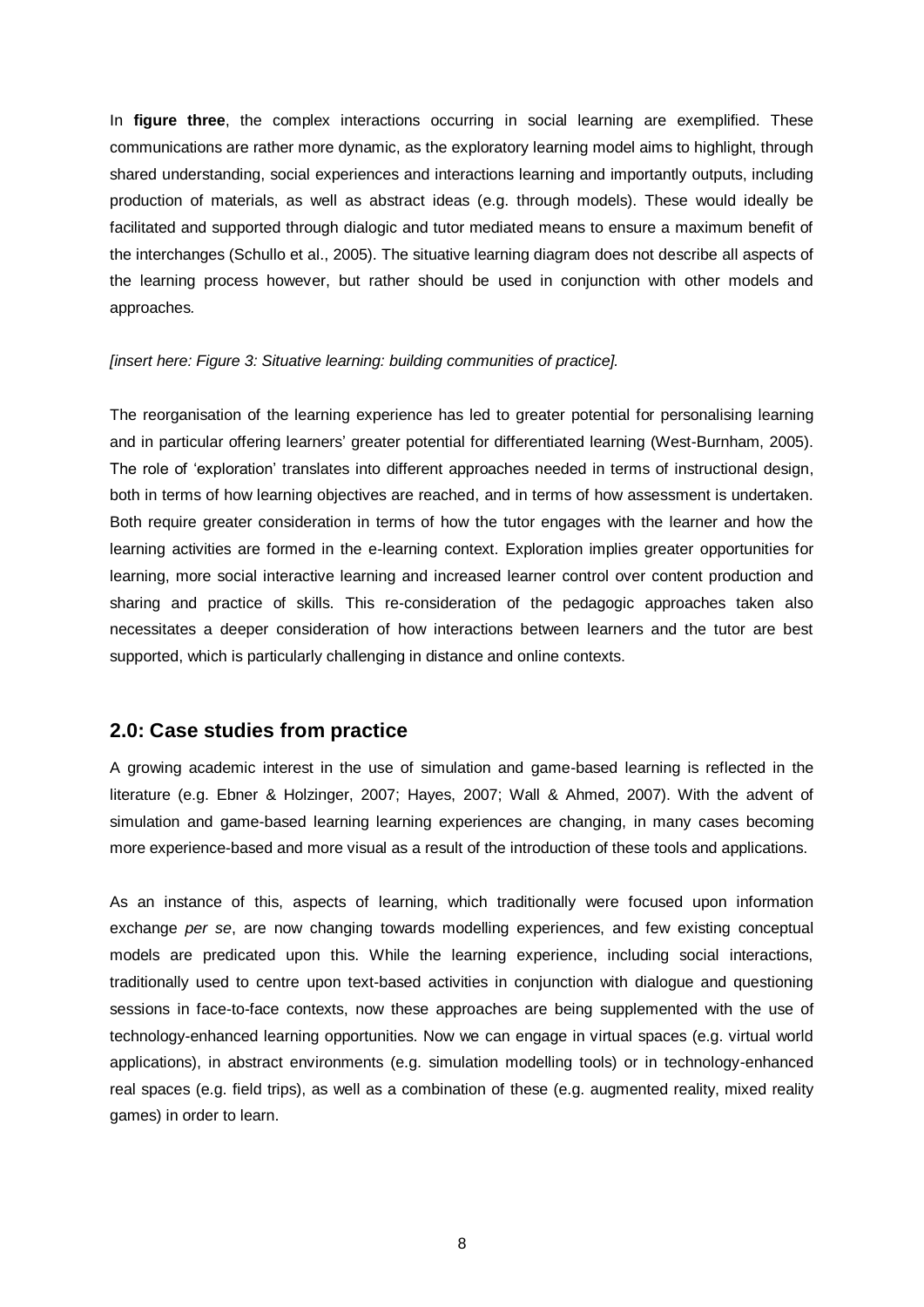The exploratory learning model, like the experiential learning model, does not attempt to describe all learning processes but merely describes the sets of processes emerging as different, and supplemental to, face-to-face methods of learning. The exploratory learning model places a great emphasis upon learning as an open-ended process that builds upon previous understanding (e.g. models and outputs), social interactions and practice- and problem- based approaches.

In previous work, it has been noted that learning in immersive worlds can be open-ended and activity centric, but learning in immersive worlds can also help learners to scaffold learning in the real world (de Freitas, 2006a), as a step into professional work or as part of their continuing professional development and lifelong learning. Learning in this way may be exploratory and open-ended.

Learning immersively also can provide real challenges for practitioners aiming to use the tools and applications most effectively. However, as previous work has shown, models are more widely taken up when practitioners can adapt them to their own purposes (de Freitas et al., 2007). Therefore this model does not aim to be prescriptive but instead provides a starting point for approaching learning within 3D or immersive environments. In future work, the authors will be testing the proposed model in practice situations, allowing for changes from learners and tutors (see: [www.lkl.ac.uk/research/mosaic\)](http://www.lkl.ac.uk/research/mosaic).

## **2.1: Case study 1: Serious Games - Engaging Training Solutions: Triage Trainer and Infection control games**

In current research work, the UK Technology Strategy Board is part-funding a research and development project aimed at supporting exploratory learning in professional training contexts, using 'experience modelling' research techniques. This approach is informing the design of educational or games applications for serious purposes. The demonstrators being developed are being embedded within well-considered blended learning solutions for training (using face-to-face and technologyenhanced learning approaches). The project led by TruSim (Division of Blitz Games) and VEGA Group plc (a training company) are working closely with research groups from the University of Birmingham and the University of Coventry's Serious Games Institute to produce the first serious games demonstrators in the areas of medical training (de Freitas & Jarvis, 2006).

The project is using the 'four-dimensional framework' to support a participatory design approach to ensure efficacy of the system (de Freitas & Oliver, 2006). This framework focuses on the four dimensions of pedagogy, context, representation and the learner, to examine learning experiences with the aim of developing validated scenarios from practice. The examination includes lived experiences in the physical world, simulated experiences in the virtual world and hybrid experiences using real and virtual stimuli, and more accurate modelling of real experiences is the first step towards a meaningful learning simulation. The potential for 'mocking up' experiences in a non-threatening,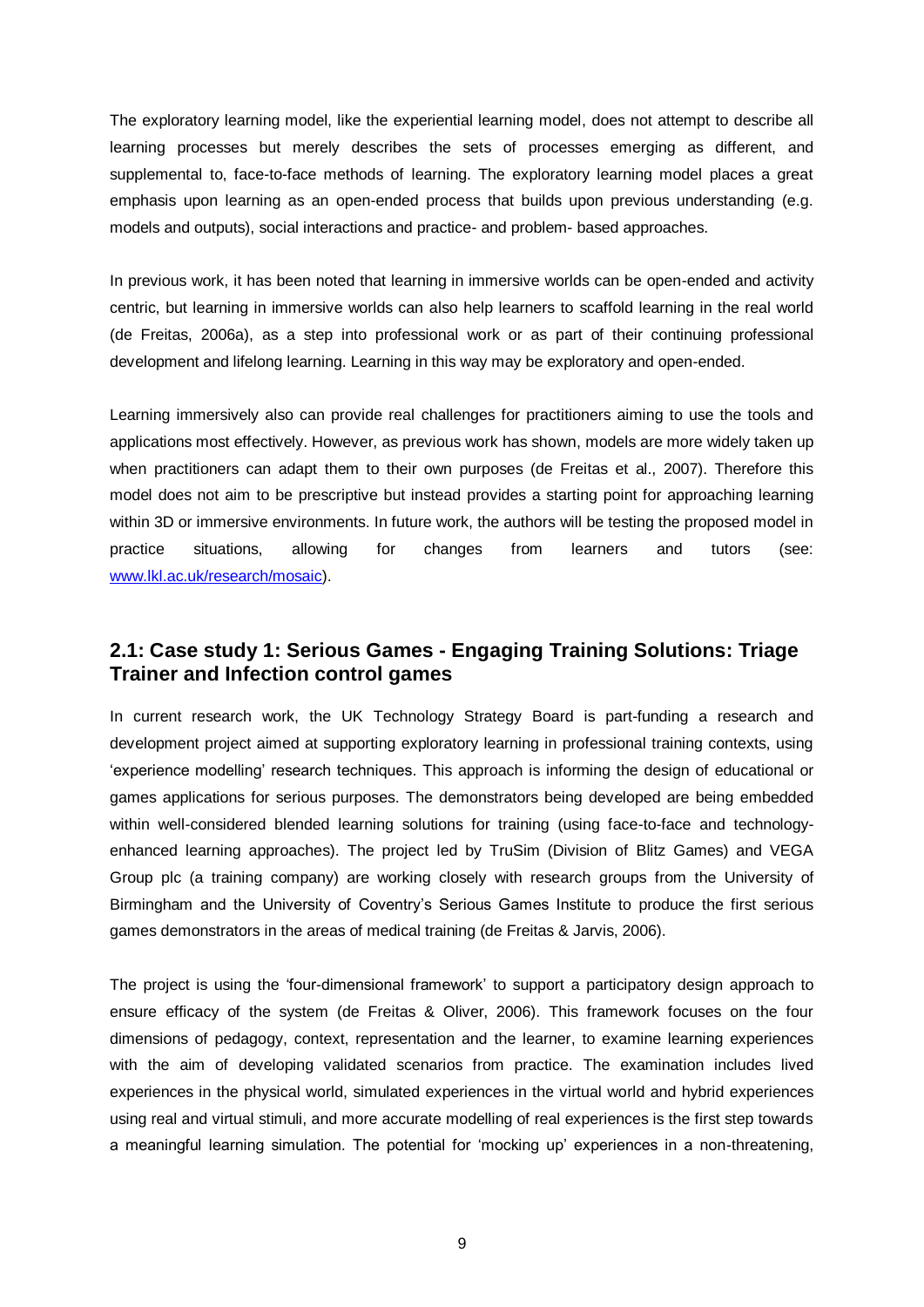virtual open-ended environment provides new scope for embedding learning 'experience' as a key component of learning in virtual spaces.

## [*Insert here:* **Figure 4: Screen shot from Serious Games-Engaging Training Solutions demonstrators**]

New techniques have been developed in the Serious Games project using another demonstrator, based upon training medics in emergency triage methods. The new techniques have included using high quality medical scanners for attaining the production of life-like avatars used for training. The games development company, TruSim (a Division of Blitz Games) are pioneering new techniques (including using advanced artificial intelligence) to allow for greater fidelity of both the representation of the game to ensure learning transfer from the training application into real behaviour, and of fidelity to the tasks used in real-life. Techniques include procedural generation and re-use of animation assets, code-driven animations and constant procedural dynamic blending. In the Serious Games project, the increased levels of realism offer new scope for aiding in the transfer of learning from the simulated environment to real-life contexts. The issue of fidelity has been a central one in the literature of simulations, and the link between high fidelity (of representations and closeness to real experiences) and greater engagement has been posited in the literature (Dickey, 2005; 2006). Mapping higher fidelity computer modelling, avatars, audio and environment as part of the learning experience is a key challenge for effective learning transfer.

#### [*Insert here:* **Figure 4: Screen shot from Triage Trainer Demonstrator**]

One demonstrator being developed is supporting training for medics (including health care staff, staff transporting patients and cleaners in the area of infection control in hospitals. The research work to date has included multi-methodological approaches to data collection, observations and repertory grid interview analyses to model a series of scenarios based upon real life situations and then modelled into a 3D games application (Jarvis et al., 2007).

Another demonstrator that captures the potential of simulations for learning to provide learners with modelled experiences is the Mekong eSim, primarily developed by the University of Technology, Sydney and the University of Adelaide (McLaughlan et al., 2001; McLaughlan & Kirkpatrick, 2004). This example shows how large groups of students can engage in an asynchronous simulation while basing the learning on experiential principles. The structured, activity-centred approach of the Mekong e-Sim shows the importance of a coordinated or 'choreographed' approach led by learning designers or tutors, while requiring learners to self-organise large parts of the learning experience.

## **2.2: SIMPLE project: choreographing learning**

The SIMPLE project is pioneering new approaches to 'choreographing' learning experiences in more complex – and 'multivalent' – ways to support legal practitioners in the UK. Developed by the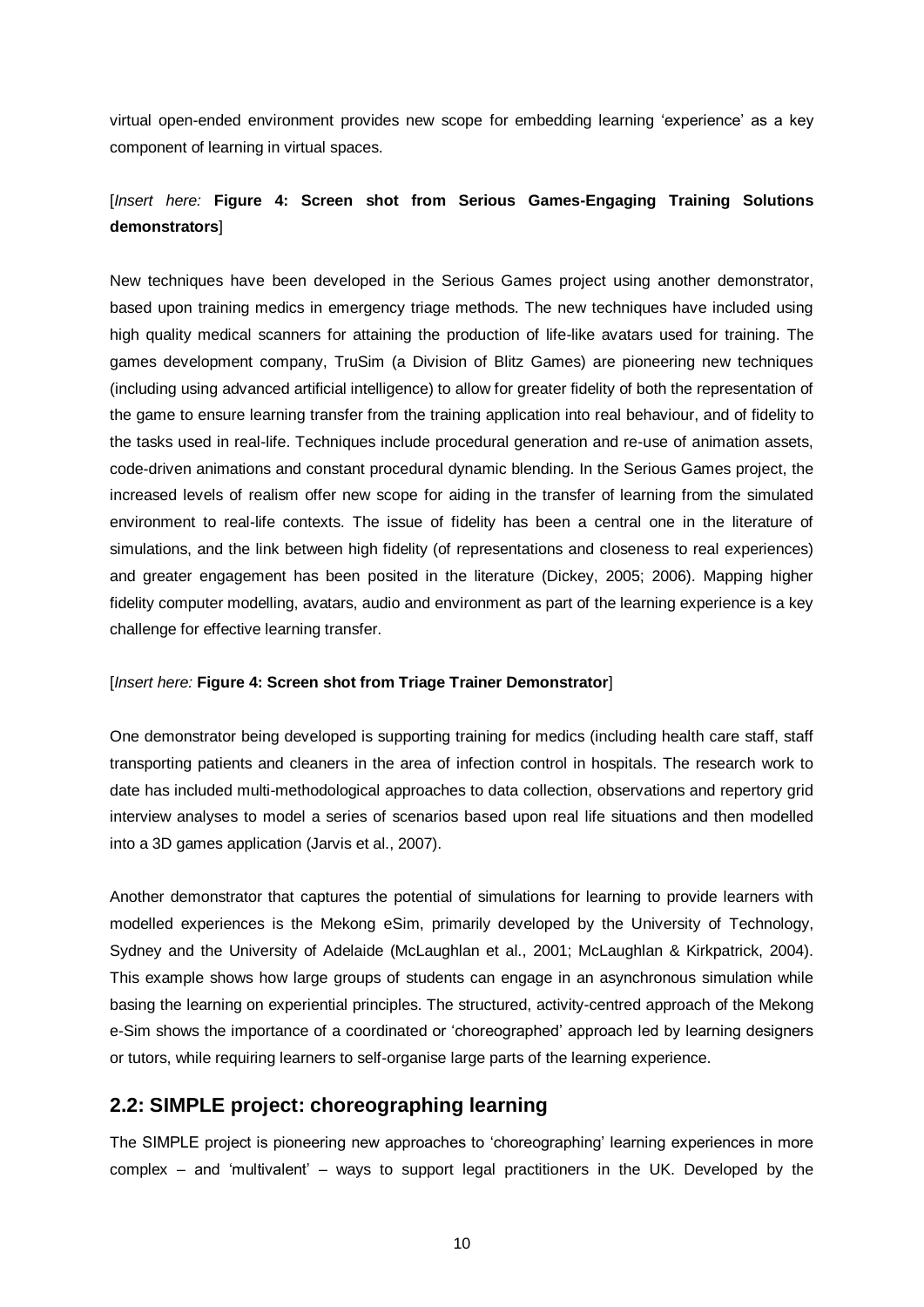University of Strathclyde, the project aims to take legal trainees through a process that allows them to 'step' more easily into legal practices which will be encountered in their professional lives (Barton and Maharg, 2006; Maharg, 2007).

The project has centred upon utilising learning strategies and theories that support greater opportunities for explorations based in a virtual town, Ardcalloch, which includes fictional businesses, places and supporting resources. Tutor-practitioners play roles in the sequence of activities, tasks and processes used to test and stretch students preparing to join legal practices. The roles they play incorporate playing real legal practitioners, including sending documentation, preparing legal documents, undertaking interviews and rehearsing different scenarios to improve performance. The training includes working in teams of legal advisors and feedback is an integrated feature of the course.

The developers of the system have commented upon the need to control and monitor the 'flows' of processes at work, and have produced complex matrices and tools that allow the tutor to make changes to the work to improve performance ratings (Maharg, 2007). The system relies upon a consistency within the training and allows freedom for the learners to explore and work together in a relatively open–ended way, and assessment is based upon the outcomes of tasks. The concept of 'flow' in the training context implies a paradigmatically new way of approaching lesson planning and needs to be supported by CPD and training strategies that reflect different approaches to curriculum planning and development.

The balance between face-to-face sessions and online interchanges and tasks ensures that learners are well supported, and that any problems may be discussed and analysed in group work. Collaborative learning is an integral part of the realism of the simulation, and allows for developing team-building skills, providing opportunities for reflecting upon collaborative strategies (e.g. team teaching: Yapp, 2005). Exploration then is about developing collaborative strategies, having control over how interactions occur, promoting greater possibilities for outcomes, and specifically within formal settings how assessment fits with existing 'real-life' practices.

Forming abstract ideas from the learning experience can be satisfying for learners but some learners may find it difficult to form abstract concepts, and would therefore need more 'scaffolded' support (e.g. through illustrative models and examples from practice). Text-based communications can also help learners to form abstract ideas, and in principle these may be used and assessed in different ways and with different end results (e.g. final mark, interim assessment) (Garrison et al., 2000). However, the tutor will need to focus upon what kinds of abstractions would be most relevant in their learning context, using their pedagogic models and approaches with view to the particular learning outcomes. However, ultimately this stage of the learning process necessitates a greater emphasis upon the learner and therefore planning for this can be problematic. This process essentially describes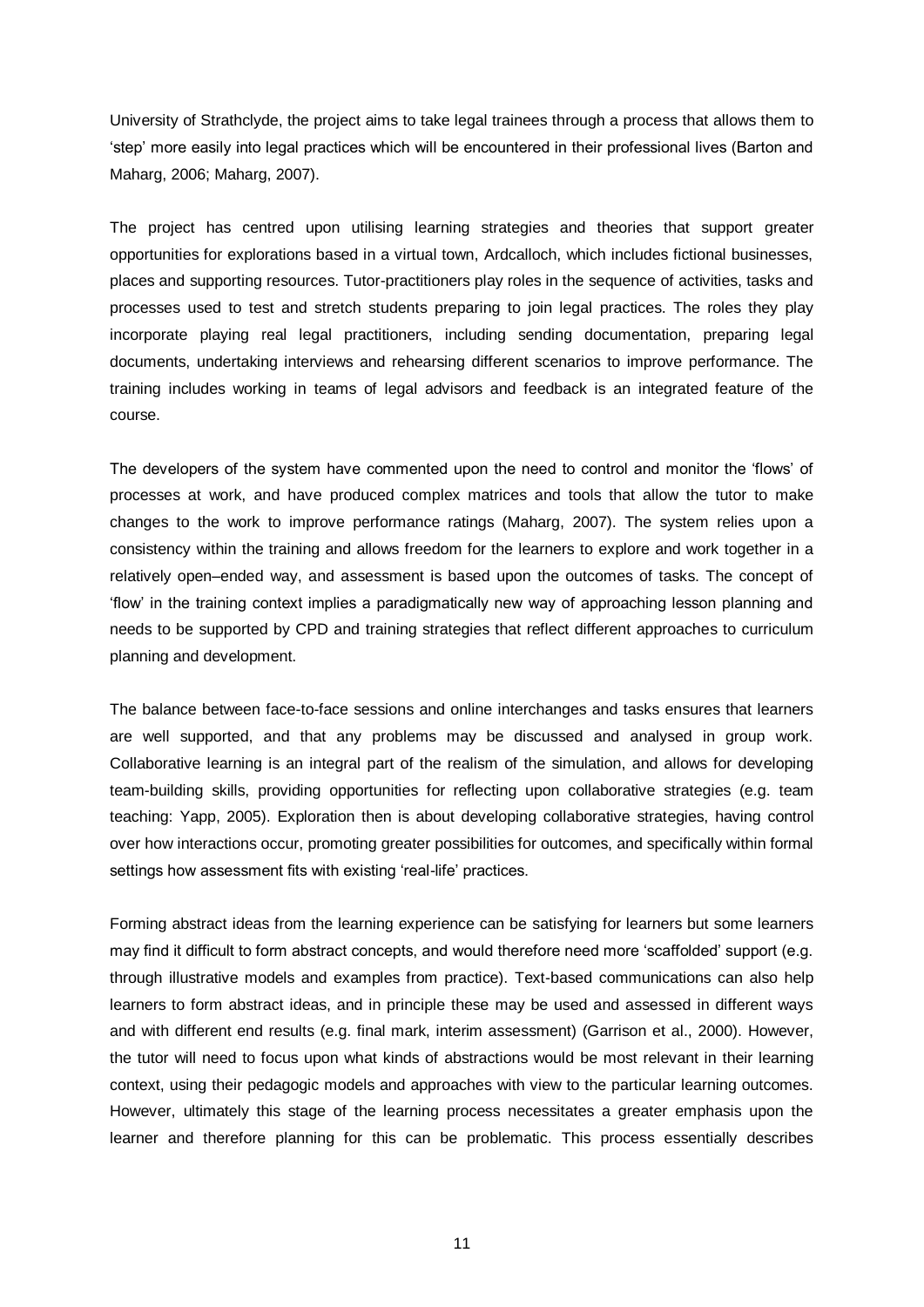constructivist approaches, where learning is an active process where learners construct new ideas through the use of their knowledge and understanding.

Constructivist approaches rely upon the formation of learning experiences as coming together in a webbed set of interconnections that allow for a deeper abstraction of understanding, this may then be used more generically to explain and analyse other settings and experiences. Simulated learning experiences can allow for greater interchange of ideas in different situations, and therefore can support opportunities for deeper cognition. As a scaffold for learning, practicing in like-situations can help with building up confidence, familiarising the learner with the real-situation and allow tutors to alternate scenarios to test the learner in a more experience-based way, allowing them to become more prepared for real-learning situations.

As learning experiences themselves are changing there is a greater need to reconsider how the tutor designs learning in different 'places', and to explore what the implications of this may be. In particular, one of the issues raised by learning in simulation and game-based contexts is the concept of 'transfer'; the question of transferring learning from one abstract, lived or virtual context to another has in simulation and game-based learning placed a greater importance upon debriefing, that is the process of promoting meta-reflection in post-learning sessions (e.g. Crookall, 1985).

The stage of reflection is crucial for facilitating the higher order cognition and aiding transfer between virtual and lived experiences. The role of meta-reflection in learning with e-learning tools therefore is central to the effectiveness of learning. Reflection here may involve solitary consideration, broader discussion, general feedback and group discussions. However, the role of the tutor in providing effective constructive critique of views, and the forming of consensus within learning groups are both critical for this step in the learning process. The emphasis upon reflection builds upon the work of Dewey's concept of practical inquiry with three situations: pre-reflection, reflection and post-reflection (1933; Garrison et al, 2000). Consideration of this would need to be integrated into effective learning design with immersive environments.

The process of abstraction, like reflection upon learning is a necessary output for supporting effective learning. Promoting abstraction in learners is not a *fait a compli*. Individual learners do require different support and stimulation to achieve similar outputs. Scaffolding the development of learners and helping them to think abstractly is not always even measurable, however abstracting from what we learn can allow us to retain information more readily, become more engaged in learning processes and support higher levels of cognition.

It is important to verify and validate the learning that has or may have taken place. In general this is through assessments undertaken individually, but increasingly with more collaborative learning opportunities assessment is rather part of a wider group activity or sets of activities. In many cases, it will be difficult to test concepts formed in different situations e.g. abstract, lived, virtual, and so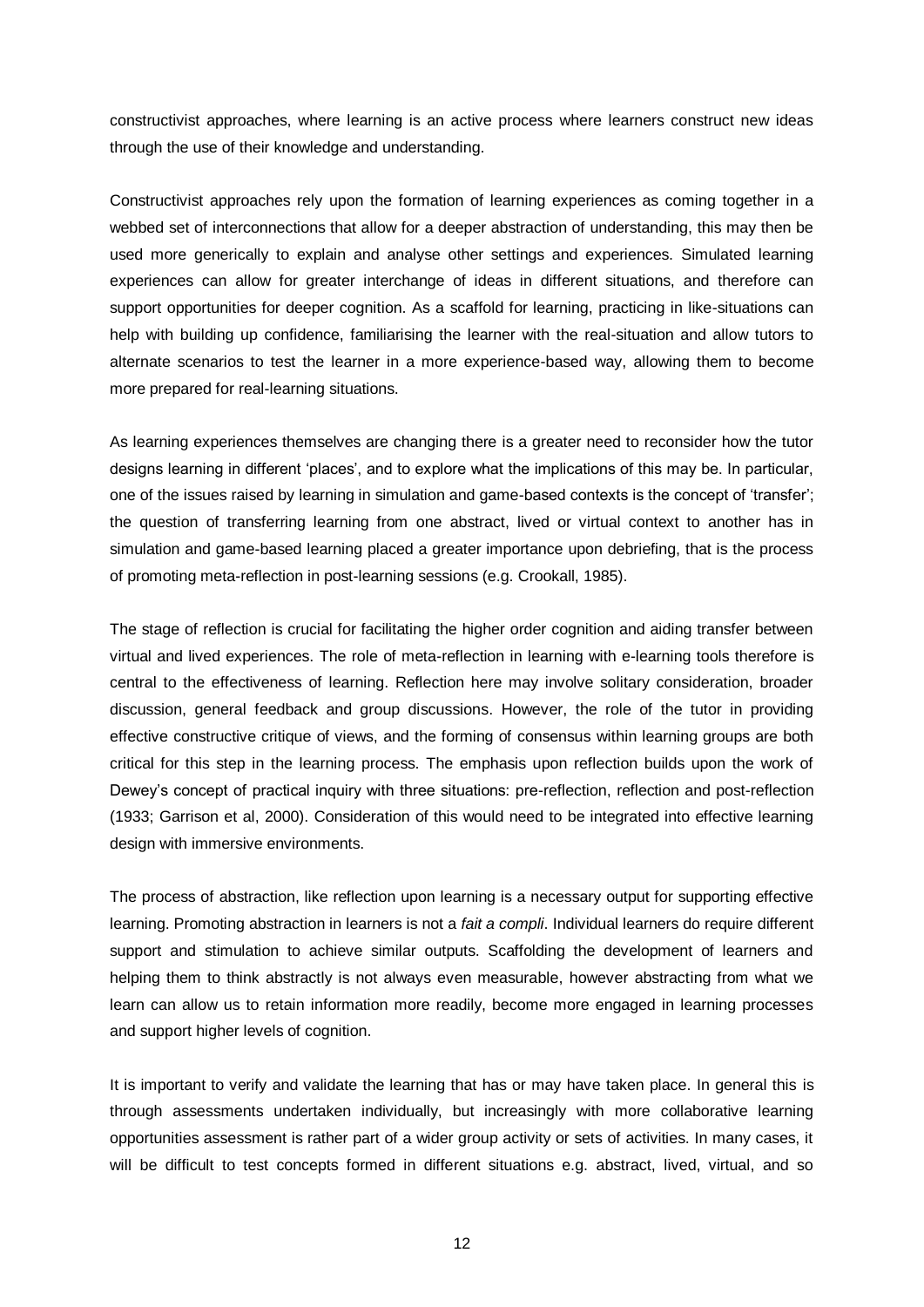different and mixed approaches, including peer-, group- and self- assessment may be adopted (Moss, 2005). Methods of 'lifelong assessment' may also be considered because learning at one time may not be useful immediately but may become more useful later, e.g. when working in a different environment.

While the exploratory learning model implies a cycle, each step may run in parallel. Testing learning according to the exploratory learning model implies a need to capture some of the richness of what a lived or virtual experience is. Testing the learner in terms of performance, interactions and outputs seems consistent with the model, but it is not clear always what the purpose of testing is for outside of lived experience therefore the exploratory learning model implies the need to consider testing models within one environment inside another one. For example, in Second Life, that is whether testing should be competency-based, skills-based or take a different approach.

To support them the model can be used to help develop more engaging tasks and activities through a consideration of the following questions:

[Insert here: **Table 1: The exploratory learning model explained**]

## **3.0: Conclusions**

#### Conclusions:

- changing role of the tutor
- **e** greater learner control
- **more diverse opportunities for learning**
- increased role of social interactions with learning
- **e** exploration a key learning construct in virtual spaces and worlds
- **•** feedback

The role of the practitioner and learners is clearly being realigned in the light of more social modes and opportunities for learning. While traditional learning focused upon an asymmetry between tutors and learners, the modern modes of learning interactively and in groups promote a rather more horizontal relationship between tutor and learner. The role and definitions of the tutor has become more plural, such as tutors as practitioners, as mentors and as actors in training contexts leading to the need for new competencies (with training requirements). Learners have become more empowered able to produce their own learning content and to share this with others over the web via social software tools. This change does represent a paradigmatic shift from previous practices but certainly does not mean the erosion of the role of the tutor *per se*. The role of community and community building within the learning interactions of the future will be well integrated, but the role of the tutoring although changing (e.g. tutor-practitioners, mentors, experts) remains central to the learning processes, in particular for scaffolding learning and 'choreographing' learning experiences (Schullo et al., 2005). As well as ostensibly empowering the learner, the challenge of personalising learning,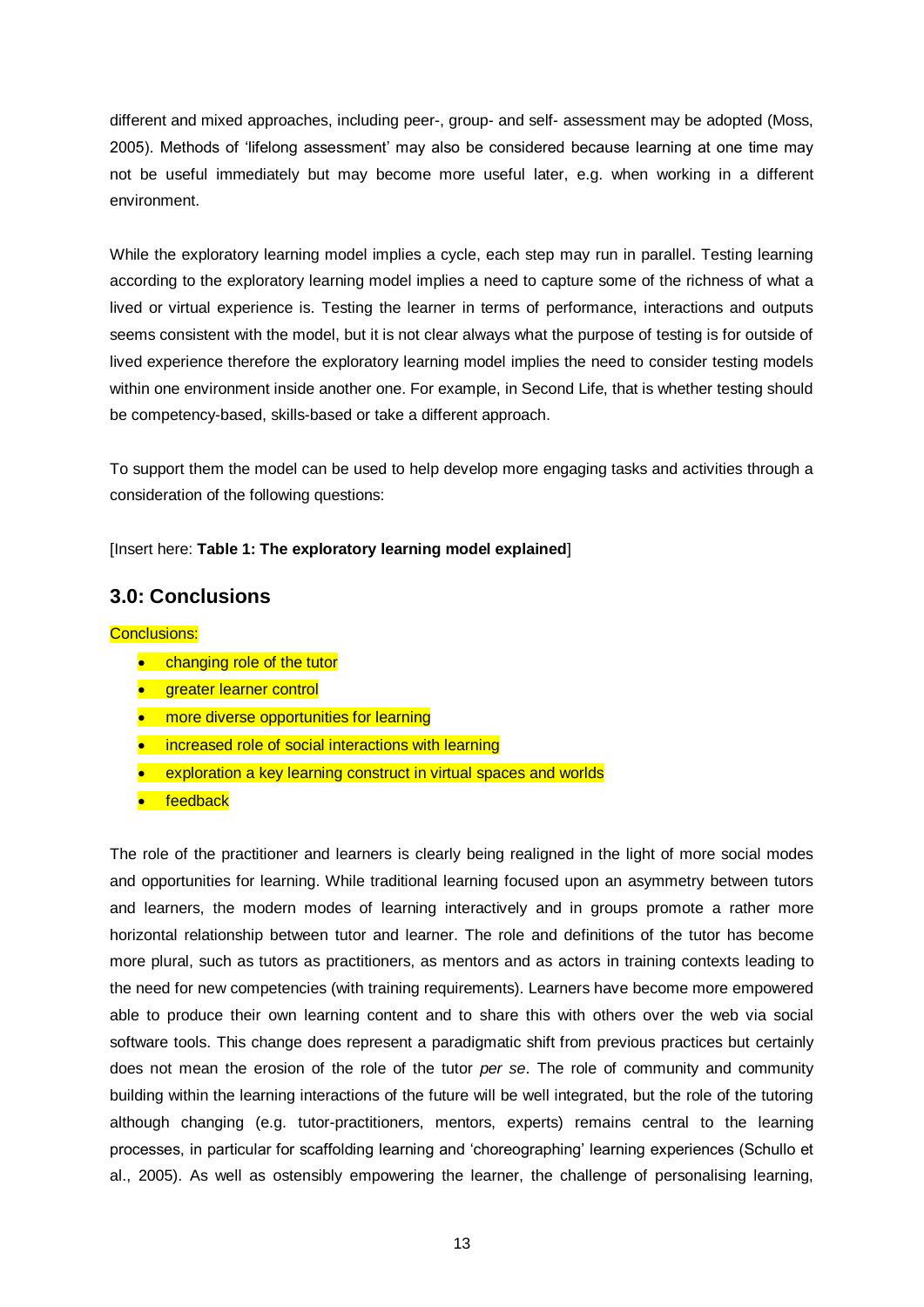through its integration of different social software and 3D tools for the production of new and sharable resources, is promoting a need for the development of new approaches to learning and teaching.

While social interactions have always been at the heart of the learning process, the new tools allow tutors to become 'choreographers' of experiences planning learning to adapt more closely to the learners requirements, as with the SIMPLE project, learning through experience can be a structured undertaking and planning for learning in this way requires imagination and creativity on the part of the practitioner, as well as developing a different set of teaching skills with less emphasis upon curriculum and more upon sequencing learning experiences, meta-reflection, peer assessment and group work. The learner as an active engager within these choreographed experiences therefore takes on greater autonomy but also needs a different sort of support, which in some senses may be more intensive on the part of the tutor. The term choreograph accurately outlines both the sequencing of activities, which together create a cohesive whole (e.g. ballet, or central learning outcomes) and necessitate planning and control on one level. But also indicate a level of creativity within that process, giving the tutor greater scope within the art or practice of designing such sequences.

Because of greater emphasis upon experiences of learning in virtual worlds, tutors need to consider how best to 'choreograph' real experiences into virtual 'serious play' spaces. The studies have demonstrated an effective use of role-play either as part of narratives within learning activities or as virtual role-play of professional roles in advance of taking up positions, allowing for mistakes with no consequences in the real world. The model is currently being tested in different contexts of use (including the Technology Strategy Board part-funded project and in the Centre for Distance Education MoSAIC project), and it is hoped that this evaluative work will further validate the model, and highlight how teaching and learning techniques can mirror one another more perfectly to support greater learner autonomy and greater creativity in the control and planning of exploratory learning.

Virtual environments offer new opportunities for learners to learn through exploring environments in relatively open-ended ways. Experience then is part of how learners interact with the environment, exploration also gives the tutors greater opportunities to develop more unique and personalised experiences through the placement of activities and tasks that can support learners own interests, not unlike lesson planning in the real world. The aim to provide a mirror between learning and teaching practices, to align them more closely is brought closer through the use of these applications. But a central aim of future work may be to test and validate these tools against exploratory and other models that aim to match learning practice to teaching more closely through more creative approaches.

#### Acknowledgements:

Professor Diana Laurillard for her comments on the original manuscript. Also thanks to Professor Paul Maharg and Steve Jarvis for their helpful feedback to the paper.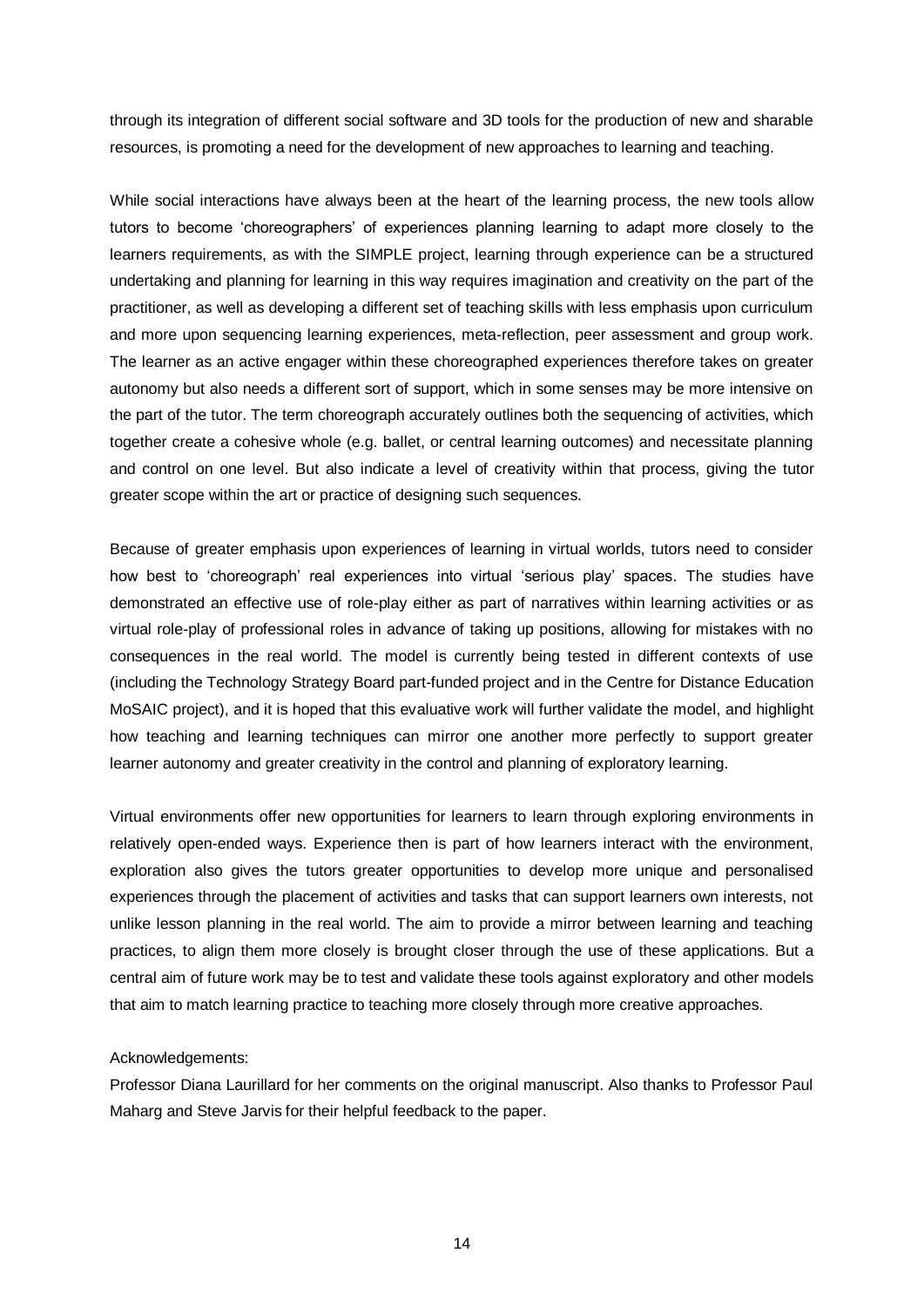## **4.0: References**

Barton, K. & Maharg, P. (2006) E-simulations in the wild: interdisciplinary research, design and implementation. In Aldrich, C., Gibson, D., Prensky, M. (eds), Games and Simulations in Online Learning: Research and Development Frameworks, Information Science Publishing.

Biggs, J. (1999). Teaching for Quality Learning at University. Buckingham. Society for research in Higher Education. Open University Press. Last retrieved online on 31st July 2006 at: <http://www.dmu.ac.uk/~jamesa/learning/solo.htm>.

Boud, D. & Felletti, G. (Eds.) (1991). The Challenge of Problem Based Learning. New York: St. Martin's Press.

Collis, B. and Moonen, J. (2001). Flexible learning in a digital world. London. Kogan-Page.

Crookall, D. (1995). Debriefing: The key to learning from simulations/games. Thousand Oaks. California. Sage Publications.

Csikszentmihalyi, M. (2002) Flow: The classic work on how to achieve happiness. London. Rider.

de Freitas, S. (2006a). Learning in Immersive Worlds. Bristol. Joint Information Systems Committee. Last retrieved online on 23<sup>rd</sup> July 2007 at: http://www.jisc.ac.uk/

de Freitas, S. (2006b). Using games and simulations for supporting learning. (eds). C. Martin & L. Murray. Learning, Media and Technology Special Issue on Gaming. 31(4). December: 343-358.

de Freitas, S. & Jarvis, S. (2006). A Framework for Developing Serious Games to Meet Learner Needs. I/ITSEC Conference, Florida, US. December.

de Freitas, S. & Jarvis, S. (2007) Serious Games – Engaging Training Solutions: A research and development project for supporting training needs. British Journal of Educational Technology, 38(3): 523-525.

de Freitas, S. & Oliver, M. (2006). How can exploratory learning with games and simulations within the curriculum be most effectively evaluated? Computers and Education, 46 (2006) 249-264.

de Freitas, S. , Oliver, M., Mayes, T. & Mee, A. (2007). The practitioner perspective on the modelling of pedagogy and practice. Journal of Computer Assisted Learning.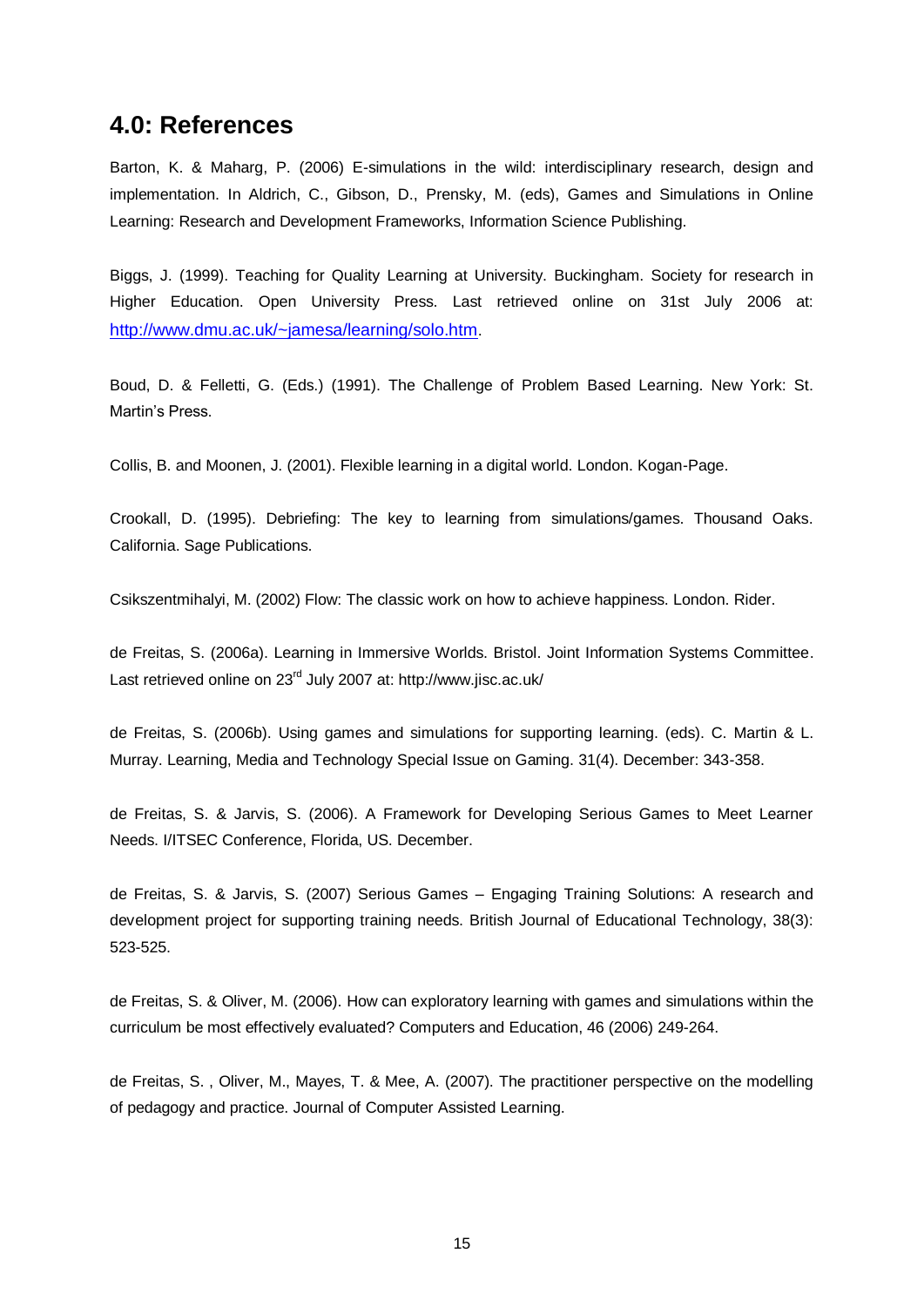de Freitas, S. & Yapp, C. (eds) (2005) Personalizing Learning in the 21st Century. Stafford. Network Educational Press.

Dewey, J. (1933). How we think. Boston. DC Heath.

Dickey, M. D. (2005). Engaging by design: how engagement strategies in popular computer and video games can inform instructional design. Education Training Research & Development, 53(2): 67-83.

Dickey, M. D. (2006). Game design narrative for learning: appropriating adventure game design narrative devices and techniques for the design of interactive learning environments. Educational Technology Research and Development, 54(3): 245-263.

Dyke, M., Conole, G., Ravenscroft, A., & de Freitas, S. (2006). Learning theories and technologies. In G. Conole & M. Oliver (eds). Contemporary Perspectives in E-learning Research: Themes, methods and impact on practice. Routledge Open and Distance Learning series. London. Routledge, 82-97.

Ebner, M. & Holzinger, A. (2007). Successful implementation of user-centred game based learning in higher education: An example from civil engineering. Computers and Education, 49(3): 873-890.

Elsom-Cook, M. (2001). Principles of Interactive Multimedia. London. McGraw Hill.

Field, J. (2007). Looking outwards, not inwards. ELT Journal, 61(1): 30-38.

Gagne, R. (1985). The conditions of learning. New York: Rinehart and Winston.

Garris, R, Ahlers, R, Driskell, J. E (2002). Games, motivation, and learning: a research and practice model. Simulation and Gaming, 33(4), 441–467.

Garrison, D. R., Anderson, T. & Archer, W. (2000). Critical inquiry in a text-based environment: computer conferencing in higher education. The Internet and Higher Education 2(2-3): 87-105.

Greeno, J.G., Collins, A.M. & Resnick, L. (1996) Cognition and Learning. In D.C. Berliner & R.C. Calfee (Eds) Handbook of Educational Psychology, NY: Simon & Schuster Macmillan.

Hayes, E. (2007). Game content creation and its proficiency: an exploratory study. Computers and Education. Available online at [www.sciencedirect.com.](http://www.sciencedirect.com/)

Inal, Y. & Bagiltay, K. (2007). Flow experiences of children in an interactive social game environment. British Journal of Educational Technology, 38(3): 455-464.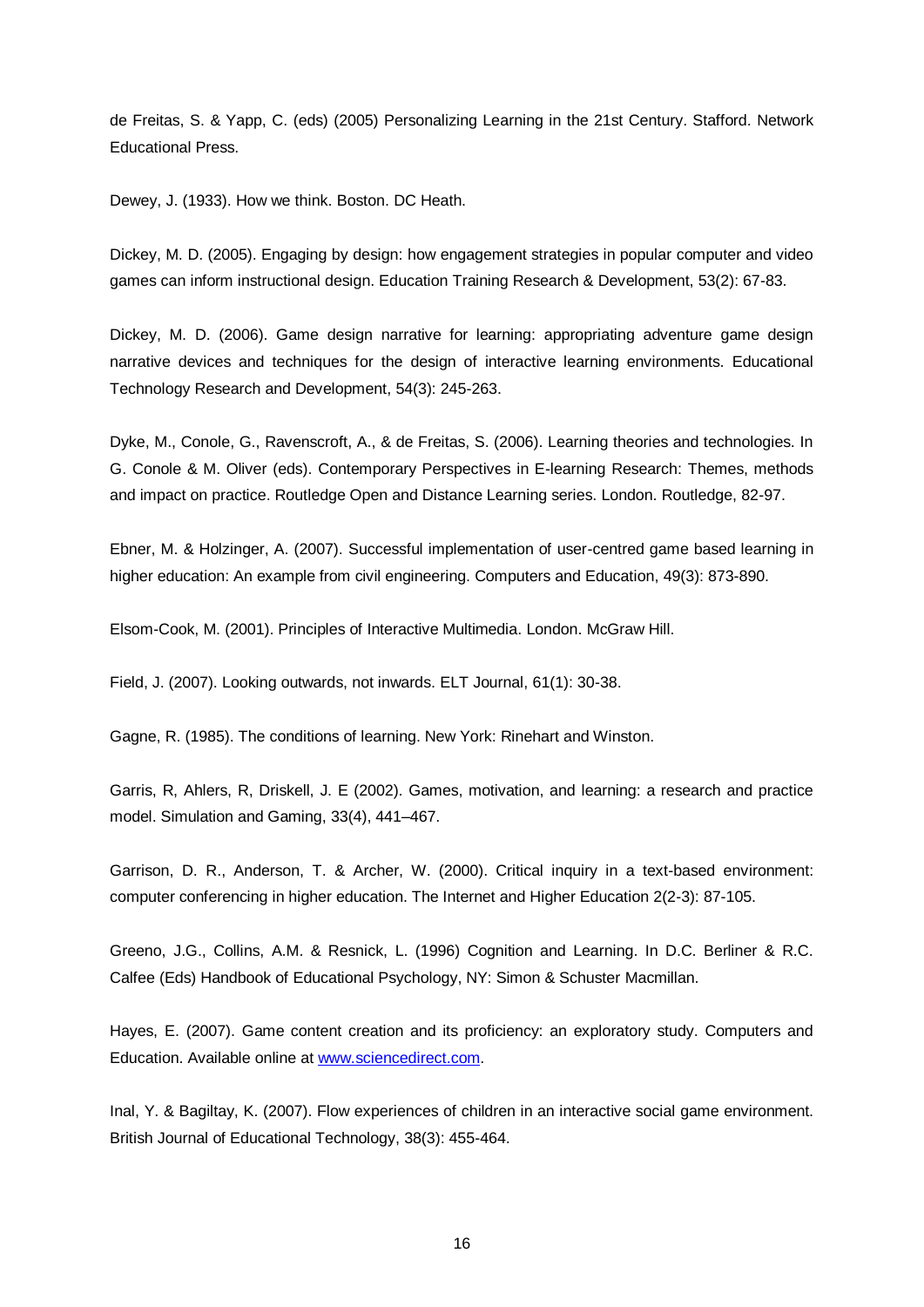Jarvis, S., Smith, S., Hallam, C. & Knight, J. (2007). Preliminary findings from research on the causes of failure to adhere to infection control in two NHS Trusts. Oral presentation. Health Protection 2007.

Kiili, K. (2007). Foundation for problem-based gaming. British Journal for Educational Technology, 38(3): 394-404.

Kiili, K. & Lainema, T. (2006). Evaluations of an experiential gaming model: the Realgame case. In P. Kommers & G. Richards (Eds), Proceedings of World Conference on Eductaional Multimedia, Hypermedia and Telecommunications 2006 (pp. 2343-2350). Chesapeake, VA: AACE.

Kolb, D. A. (1984). Experiential Learning. Englewood Cliffs.

Kress, G. (2003). Literacy in the new media age. London. Routledge.

Kress, G. & van Leeuwen, T. (2001). Multimodal Discourse. London: Edward Arnold.

Maharg, P. (2007). Transforming Legal Education. Aldershot. Ashgate Publishing.

Mayes, T. & de Freitas, S. (2004). Review of e-learning theories, frameworks and models. JISC elearning models study report. London. The Joint Information Systems Committee. See: [http://www.jisc.ac.uk/elp\\_outcomes.html](http://www.jisc.ac.uk/elp_outcomes.html).

Mayes, T. & de Freitas, S. (2007). Learning and e-Learning: The role of theory. In H. Beetham & R. Sharpe (eds) Rethinking pedagogy in the digital age. London. Routledge.

McLaughlan, R. G., Kirkpatrick, D., Hirsch, P. & Maier, H. (2001). Using Online Roleplay/Simulations for Creating Learning Experiences. CAL-laborate, 7, October: 23-25.

McLaughlan, R. G. & Kirkpatrick, D. (2004). Online roleplay: design for active learning. European Journal of Engineering Education, 29 (4): 477-490.

Merrill, M. D. (1991) Constructivism and Instructional Design. Educational Technology, 31 (5): 45-53.

Moss, M. (2005). Personalized learning: a failure to collaborate? In de Freitas, S. & Yapp, C. Personalising Learning in the 21<sup>st</sup> Century. Stafford. Network Continuum Press.

Peters, V. A. M. & Vissers, G. A. N. (2004). A Simple Classification Model for Debriefing Simulation Games. Simulation & Gaming, 35(1): 70-84 (2004).

Plato (1993). The Republic. London: Everyman.